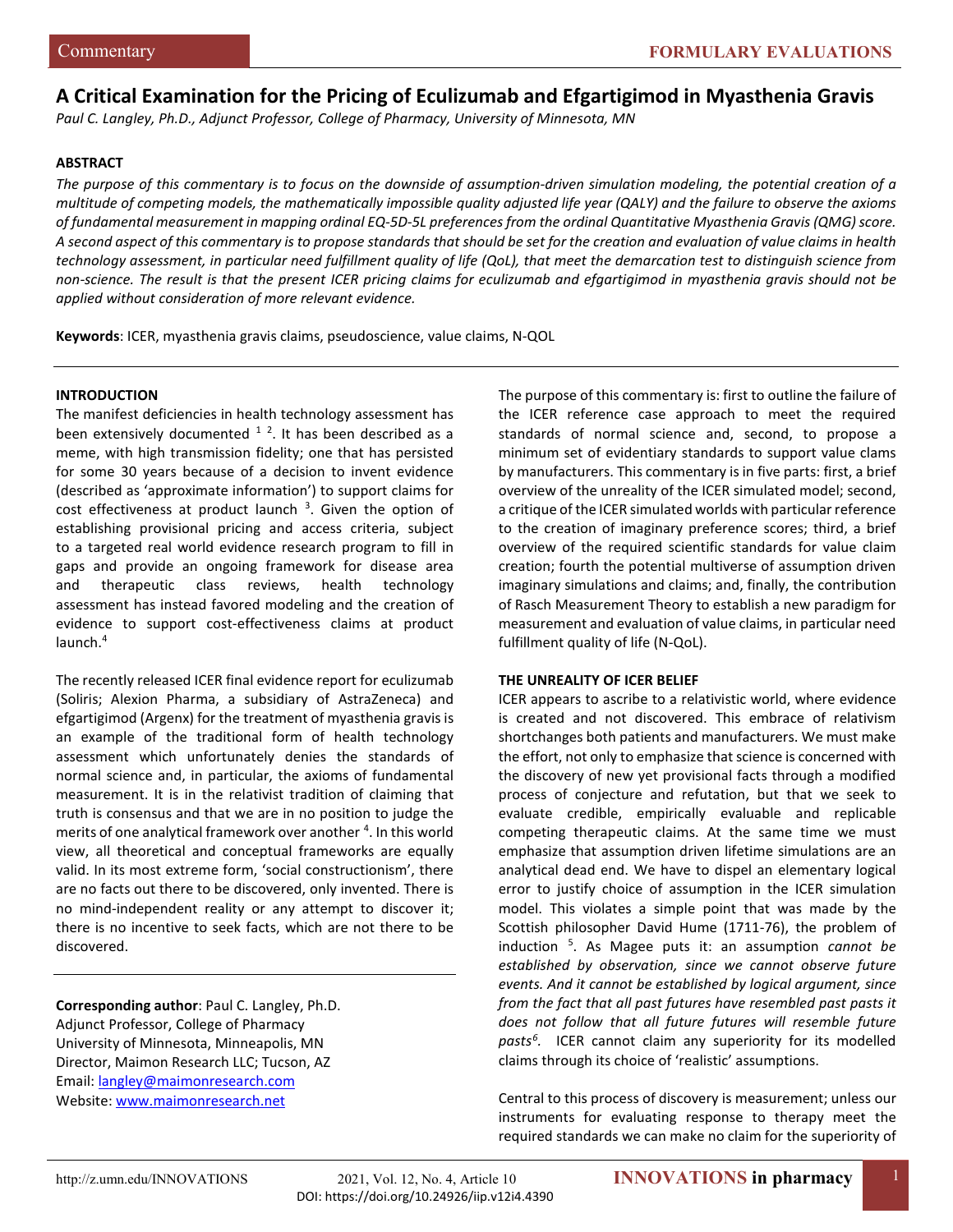one therapy over another. This requires attention to the importance of distinguishing ordinal from ratio scales; or even the distinction between ratio and interval scales. If we don't, we end up believing that the EQ-5D-5L preference scores are actually ratio scales in disguise.

It is into this imaginary world of assumption-driven simulations that manufacturers are cast once ICER decides to make an example of their product. In all fairness, manufacturers are all too often on the back foot and there is nowhere to turn to challenge ICER from day one  $7$ . An example is seen in the Health Benefit Price Benchmark (HBPB). This relies entirely on assumption and false belief in measurement theory. As will be noted here, there can be a multitude of HBPB's each driven by different models and assumptions in the same disease area and for the same therapies.

# **THE SIMULATED ICER IMAGINATION**

The apparent purpose of the ICER modelling is to invent the case for the imaginary cost-effectiveness of eculizumab and efgartogimod with each added to conventional therapy versus conventional therapy alone. The base case analysis to invent evidence for cost-effectiveness claims used a two-year, four state Markov model where a simulated cohort of hypothetical patients enters the simulated imaginary model, assumed to be unimproved on initial treatment, receiving the a new product plus conventional therapy or conventional therapy alone.

Central to simulation modeling is the belief in the quality adjusted life year (QALY) which, unfortunately, has been demonstrated to be a mathematical impossibility. The QALY is constructed by multiplying simulated time spent in a health state by a preference score, usually multiattribute, on a scale from  $0 =$  death to  $1 =$  perfect health. In practice all multiattribute scores produce negative values which invalidates their use in QALY creation. To create a QALY you require preference scores with ratio properties. That is they have a true zero and a scale with invariance of comparisons.

In this case preference scores for the imaginary simulation were taken from a mapping of the QMG to the EQ-5D-5L. The procedure was

> *Health state utilities were derived from a deidentified data source ... In the dataset, the QMG and EuroQoL EQ-5D-5L states were reported for a cohort of 257 patients with gMG. Utility was determined using the EQ-5D-5L health states and the US-based societal value set … The association between QMG and EQ5D-5L was estimated using a univariate linear regression model, including 252 patients with complete QMG scores. The model estimated that patients with a QMG score of "0" had a starting utility of 0.97 and that each 1-point increase in QMG score was associated with a 0.03 decrease in utility.*

The Quantitative Myasthenia Gravis (QMG) score is a 13-item scale used to quantify disease severity in myasthenia gravis <sup>[8](#page-6-7)</sup>. The scale measures ocular, bulbar, respiratory, and limb function, grading each finding, and ranges from 0 (no myasthenic findings) to 39 (maximal myasthenic deficits) by collapsing these various scores to a single value. It is an ordinal multivariate score which ranks respondents by the presence and severity of the disease. The QMG lacks invariance of comparisons between the scores; it cannot support parametric statistical analysis involving any standard arithmetic operation: addition, subtraction, multiplication or division. Only nonparametric statistics are valid, but even then the fact that the scores are multiattribute in attempting to capture a range of clinical markers means that the QMG lacks dimensional homogeneity or unidimensionality and construct validity. As such, it cannot serve as the basis for mapping to a preference score.

The univariate regression model employed in the attempt to create preference scores is invalid. The scores produced are meaningless. A claim that each 1-point increase in QMG score led to a 0.03 decrease in utility from a starting utility of 0.97 is untenable. The authors also fail to realize that their target preference score the EQ-5D-5L is also an ordinal score. If they insist on claiming that they, in some alternate reality, can successfully map to the EQ-5D-5L then they should also recognize that, for US valuations, 20% of health states yield a negative score ('states worse than death')<sup>[9](#page-6-8)</sup>.

It is worth noting that another myasthenia gravis instrument, the MG-QOL15r, which purports to measure quality of life (or at least health related quality of life) also fails to meet the standards required to evaluate response to therapy  $10$ . Again, this is an ordinal scale.

The QALYs presented for the modeling are mathematically impossible and the entire simulation exercise being not applicable. This is the inevitable outcome of preference scores that have ordinal properties; a measurement characteristic of all direct and indirect preference scores and the majority of patient reported outcome (PRO) instruments. There is no apparent application of the standards of normal science and the role of the axioms of fundamental measurement <sup>[11](#page-6-10)</sup>.

#### **REQUIRED SCIENTIFIC STANDARDS**

Formulary decisions must rest upon evaluable claims for therapy impact, notably comparative claims that are consistent with the standards of normal science and the axioms of fundamental measurement. Instead, after 30 plus years of health technology assessment we face exactly the opposite commitment: therapy claims that are contrived in their focus on inventing evidence and the implicit rejection of any concern with meeting the standards of fundamental measurement. The multiattribute preference score entered center stage with the QALY acclaimed as the only valid construct to support modelling with pricing and access recommendations. Even at this stage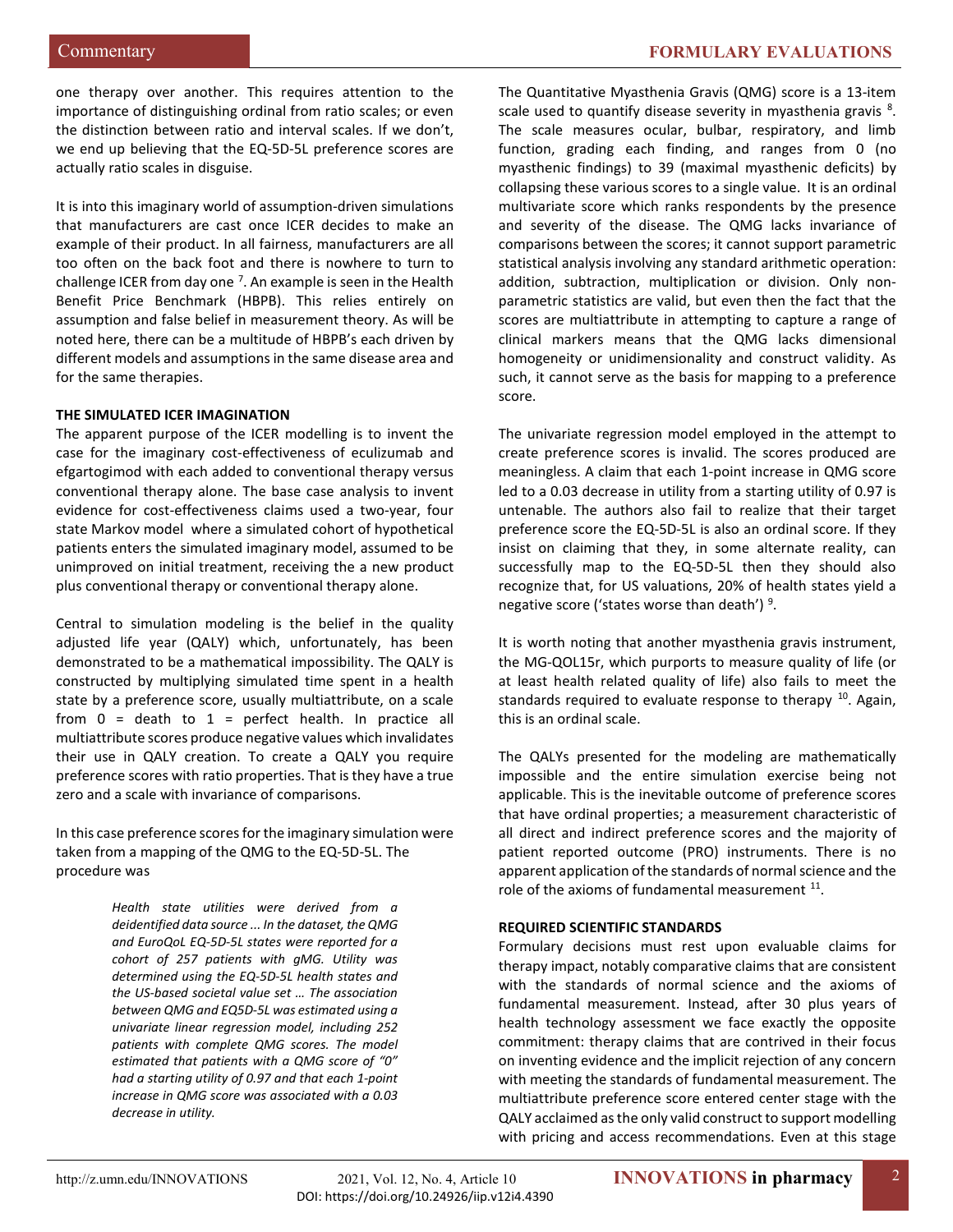concerns were expressed that there were multiple preference scores each creating their own QALY which would lead to competing cost-effectiveness claims. This issue remains unresolved. We now realize with the benefit of hindsight and a better appreciation of the measurement standards that apply in the physical sciences and the mainstream social sciences such as education and economics, that the decision in favor of approximate information in lieu of hypothesis testing to generate new evidence, was a setback for a commitment to the standards of normal science.

The assumption-driven simulation model produces seven imaginary outcomes; value claims that are not credible, empirically evaluable or replicable. The main ersatz value claims or outcomes are:

- Total drug costs
- Total costs
- Quality Adjusted Life Years (QALYs)
- Life years
- Expected value of life years (evLY)
- Expected value of life years gained (evLYG)
- Health Benefit Price Benchmark (HBPB)

If a simulation model is designed to project claims for years and even decades into the future, then it falls at the first hurdle to meet the standards of normal science in failing to produce empirically evaluable claims.

The drug and total costs are a patchwork of assumptions built on present and prior costs and the claimed 'cost-effectiveness' is not anchored to any unit cost classification (e.g., CPT codes). Life years are the product of Markov states and the transition probabilities association with those states (including the oneway transition to death). Any redesign of the Markov states and transition probabilities will lead to changes in life year claims. The life years are entirely imaginary, created by the assumption driven simulation model.

A commitment to the mathematically impossible QALY dooms both aggregate estimates of lifetime QALYs and cost-per-QALY thresholds but also the equal value of life year metrics (evLY and evLYG) as QALY estimates are integral to both measures. If one assumption (or belief) dooms the QALY based claims, it the insistence that ordinal preference scales generated by direct and indirect preference instruments are ratio scales in disguise.

# **HEALTH BENEFIT PRICE BENCHMARK**

Perhaps the prime example of a false claim is the Health Benefit Price Benchmark (HBPB). This is operationalized as the highest price a manufacturer should charge for a treatment.

The eugenic implications for access to and denial of care are clear [12](#page-6-11). This highest price is *based on the amount of improvement in overall health (defined by the preference score attributes) patients receive from that treatment, when a higher* 

*price would cause disproportionately greater losses in health among other patients in the health system due to rising overall costs of health care and health insurance. In short, it is the top price range at which a health system can reward innovation and better health for patients without doing more harm than good.*  The fatal flaw is that the entire exercise is based on a failure to recognize the standards of normal science, notably the axioms of fundamental measurement, and a belief that the imaginary QALY can support health care allocation decisions. However, you cannot 'adjust' preference scores by each other if you are trying to standardize for age and gender differences between health states. It is disallowed as the preference score is ordinal. Health care resource allocation cannot be based on imaginary constructs. The HBPB is meaningless, implying as it does that some health states, from a community preference for health attributes perspective, are more 'worthy' of support than others.

# **THE IMAGINARY MULTIVERSE**

If modeled simulated assumption driven claims can be invented under one scenario, then they can be contrasted to a potential multitude of other modeled scenario claims given a change in assumptions. There is only one caveat: unless one can claim that their assumption choice sets them aside from any other potential model, either now or in the future, they are just one among many. Assumptions for the future cannot be justified by reference to the past. Irrespective of the claim that can be challenged and the imaginary claims disputed (but not in terms of real word outcomes), we are reduced to a debate over assumptions. Sensitivity analyses, let alone that technical favorite, probabilistic sensitivity analysis, will not save the day; any one of the potential for thousands of other modeled claims can be defended in precisely the same terms.

Interestingly, there is the option of multiple models with the release of the cloud *ICERAnalytics* software system [13](#page-6-12). Ostensibly defended in terms of transparency and the ability of decision makers in a health care system to assess (tweak) the impact of changing model parameters (i.e. assumptions) in the model that supported claims for denial of care and restricted access criteria. The possibility, which will no doubt be exploited, is to reverse ICER claims by a judicious choice of assumptions and to hoist ICER with its own petard.

If there are an infinite, or at least, a potential multiverse of modeled imaginary claims then we will never be able to create and compare therapy options. In the case of eculizumab and efgartogimod any ICER claim cannot be considered even provisional; just one of a multiverse of competing model claims which can each produce an infinite series of progeny, each of which can then produce a series of progeny through changing assumptions, each with its impossible HBPB claim. This places the model in a bind: one cannot claim a unique status for their model because there are no criteria for uniqueness that will apply now and for all future modifications of this model.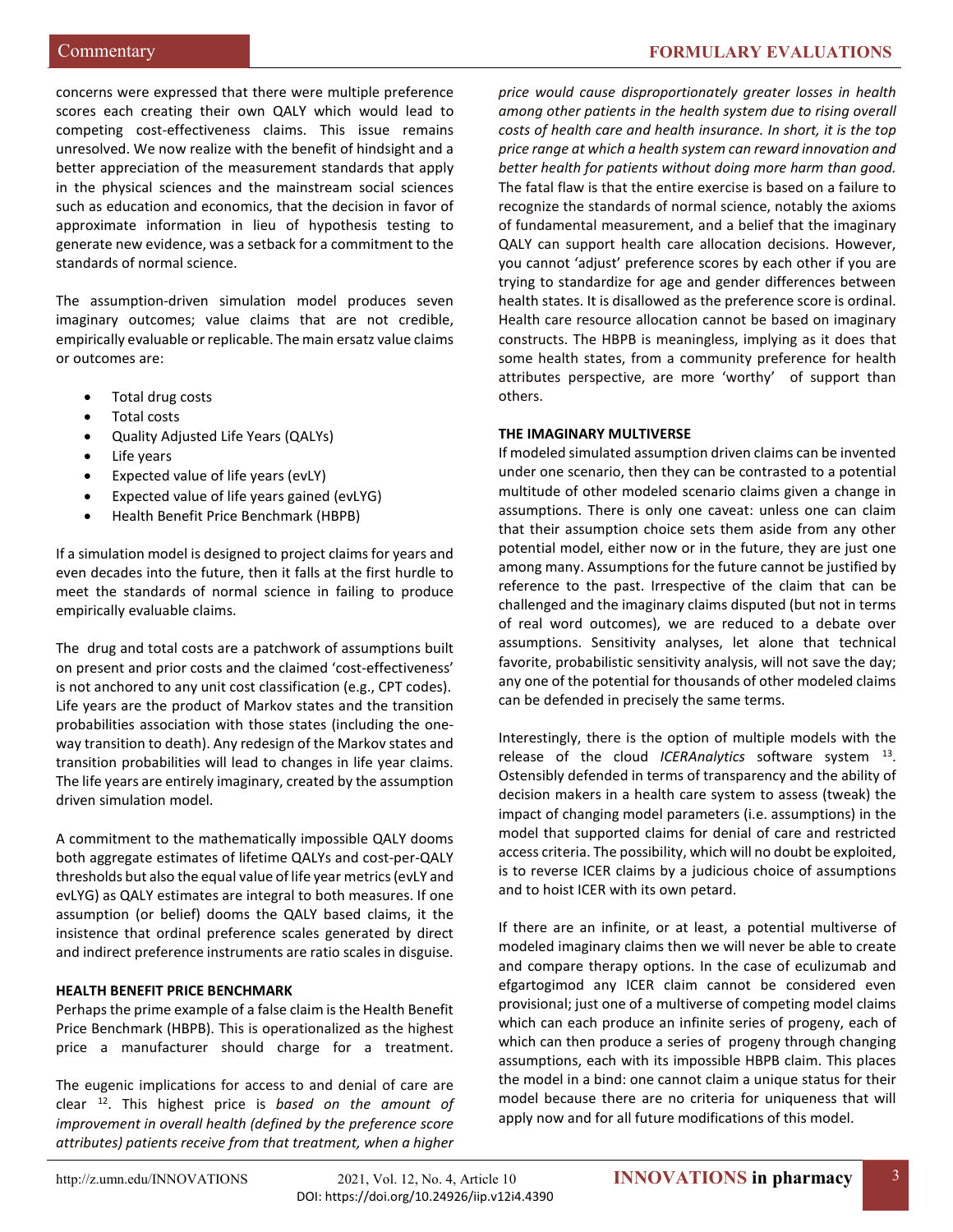The result of this assumption-driven Markov simulation is the imaginary claim that, on the basis of a series of assumptions, set the pseudoscientific stage for recommending a discount from the Federal Supply Schedule to achieve a HBPB price range for both products. In the case of eculizumab the ICER imaginary annual price to achieve a \$150,000 QALY was \$19,400 while for efgartigimod the annual price was \$28,400. These are entirely imaginary prices resting on a series of simulated model assumptions and a QALY that is an impossible mathematical construct. Different assumptions could create simulations with entirely different annual prices as long as we are prepared to assume the QALY is not an impossible mathematical construct.

These pricing claims are, unfortunately, taken seriously and by the time a coherent evidence based argument is in place, the damage would be done for patients and caregivers in the denial of care in myasthenia gravis.

#### **RASCH MEASUREMENT AND STATISTICAL MODELLING**

In the social sciences statistical modelling is the dominant analytical technique to describe a data set. The object is to fit the model to the data, if necessary by the rejection of potential explanatory variables. This stands in contrast to the physical sciences where the measurement task is to obtain data that fit the model. The requirements of the model, construct or trait that is to be measured drive data collection and item selection. The distinction is between exploratory/descriptive models, fitted to the data (e.g., econometric modelling), and confirmatory/predictive models utilizing probabilistic conjoint measurement, where the requirement is for the data to fit the model. It is this latter approach that drives the Rasch model <sup>14</sup>.

Consideration of the Rasch model leads to the required measurement properties of the instrument. In human subject research where the objective is to measure latent traits. We must start with a substantive theory about what it is we are trying to measure. Item development and selection must be driven by our knowledge of the latent trait. It may turn out that the latent trait is not actually quantifiable. The Rasch model tests the hypothesis that we are measuring a quantitative unidimensional latent trait. Two questions are central to this: (i) how well do the empirical data fit the measurement model requirements and (ii) does the instrument yield invariant interval-level measures for the intended purposes?

The attractive features of measurement in Rasch modeling – unidimensionality with linear, additive, invariant values on an interval-level measurement scale – exist only to the extent that the data fit the Rasch model requirements; guided, of course, by an understanding of how the latent trait will be captured in practice. No other patient reported outcome instrument, whether generic or disease specific can meet these requirements for fundamental measurement. They are locked into a paradigm that dismisses the required axioms of fundamental measurement, relying on the belief in the primacy of data over substantive theory; the notion of quality control in

the selected data does not arise. We have to use all the data regardless of quality and measurement properties. It is Rasch measurement that underpins the next generation quality of life claims.

# **NEXT GENERATION QUALITY OF LIFE**

Rejecting invented evidence also means rejecting ordinal multiattribute preference scores and the QALY. Both are well past their use by date; indeed, if they ever had one in the first place <sup>15</sup>. Avoiding community preferences for health states defined in terms of a bundle of symptoms and functions, does not mean that the next generation QoL measures ignore clinical symptoms and functional status. The potential contribution of these attributes is seen through the lens of the patient (or caregiver) as elements in a broader holistic framework. As the patient (or caregiver) is the ultimate beneficiary of a therapy intervention the value claim, expressed as QoL, focuses on the need of the patient and the extent to which that need is fulfilled. It is the benefit a patient derives from an intervention specific to a disease state defined in the patient's own terms that is the single relevant attribute.

Need fulfillment QoL measures based on Rasch Measurement Theory are not new; they have just been ignored in favor of ordinal multiattribute preference measures. Developed over the past 25 years for specific chronic disease states there are now some 30 disease states covered (including: atopic dermatitis, psoriasis, growth hormone deficiency, Crohn's disease, depression, asthma, COPD, sickle cell disease, herpes, ulcerative colitis). There is no measure for myasthenia gravis. As disease specific measures the need fulfillment measure captures the overall impact of living with a particular disease from the patient's perspective. This provides the framework for evaluating the extent to which patient (or caregiver) need is met with competing therapy interventions. The items selected for each instrument are subject to an extended process of item selection through the application of Rasch Measurement

Theory. Items finally selected are ranked in terms of the difficulty of a need being met and the ability of the respondent to meet that need expressed in probabilistic terms. The number of items selected is relatively small, typically in the range 25-30. The instrument can be completed in 4 or 5 minutes.

This single index of patient value can be transformed to a bounded ratio scale that is unique to each disease state. This creates the Need-QOL (or N-QOL) measure, which is robust and accurate, meeting all the required standards detailed above <sup>[16](#page-6-15)</sup>. As the N-QOL is on a bounded ratio scale in the range  $0 = no$ needs are met to  $1$  = all needs are met it can be used to create need-based quality of life claims by multiplying time in a disease stage by the N-QOL score to create the N-QAL. By design, negative values are impossible; scores for different instruments across disease states can be compared.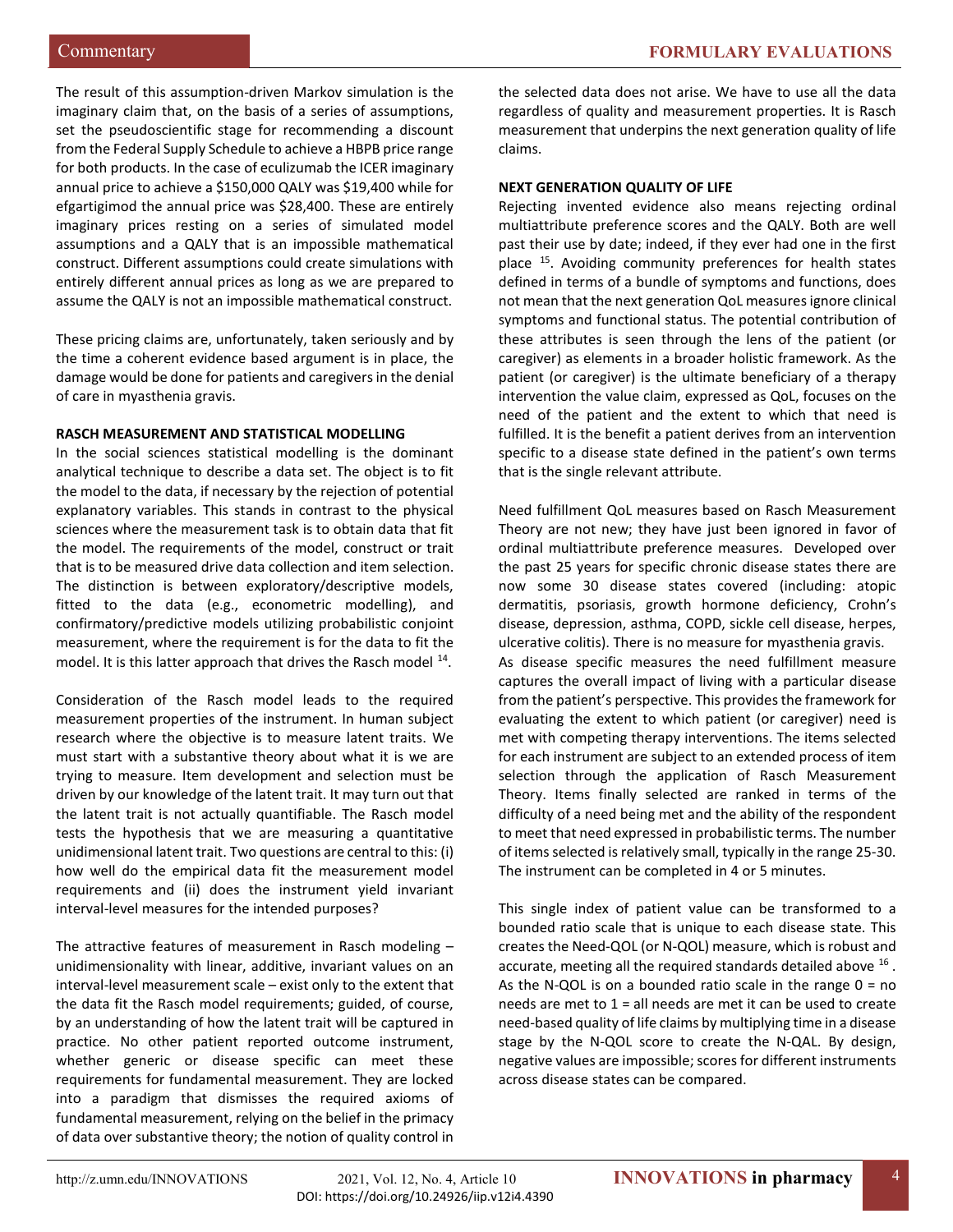#### **MINIMUM STANDARDS FOR VALUE CLAIMS**

There are six standards that must be met for credible and evaluable value claims, including clinical endpoints, patient reported outcomes (PROs), QoL and resource utilization. Failing to meet any one of these standards means the value claim must be rejected. In many cases claims will have already ratio properties based on agreed clinical measurement together with measurable (e.g., CPT code) claims for resource allocation impact; costs are not an acceptable claim. The focus of Rasch measurement, as the only acceptable analytical framework is, of course, focused on latent constructs of which quality of life is probably the most relevant.

# **1. MEETING THE STANDARDS OF NORMAL SCIENCE**

The single most important standard is to meet the requirements of normal science: *All value claims must be credible, evaluable and replicable.* If not, like the QALY, the claim is nothing more than pseudoscience and must be rejected. Invented value claims have been the mainstay of health technology assessment for 30 years; to overcome this will be difficult.

# **2. SUBMITTING VALUE CLAIM PROTOCOLS**

Manufacturers and others submitting value claims must demonstrate how the claim is to be evaluated: *All value claims must be accompanied by an evaluation protocol.* Failure to provide a claims evaluation protocol must lead to a rejection of the claim.

# **3. RECOGNIZING THE AXIOMS OF FUNDAMENTAL MEASUREMENT**

All value claims must conform to fundamental measurement standards; this means that *the claim submitted must have ratio measurement properties* with a true zero; if this is impossible, then the fallback is an interval scale.

# *4.* **SUBMITTING SINGLE ATTRIBUTE CLAIMS**

Following the standards of measurement for physical science, all value claims should be for a single attribute whether this is for clinical, outcomes, PROs, quality of life or resource utilization: *value claims must be for single attributes defined by a ratio scale meeting requirements for construct validity, content validity and unidimensionality.* 

# **5. SUBMITTING DISEASE SPECIFIC CLAIMS**

As the patient (or caregiver) is the presumed beneficiary of therapy intervention, value claims to support that intervention must be *specific to a target patient population within a disease area.*

# **6. REPORTING VALUE CLAIM EVALUATIONS**

Value claims must, in the case of formulary submissions, be *evaluated and reported to the formulary committee* or other health system decision makers in a reasonable or meaningful time frame.

#### **OVERVIEW: A PARADIGM SHIFT?**

To accept the imaginary simulations as critical inputs to formulary decision-making and social prices requires a major suspension of the standards of normal science and the axioms of fundamental measurement. Unfortunately, this relativistic belief that no one system of 'truth' is superior to another and that no one source of knowledge is superior to another, is an article of faith. To a relativist, we cannot make claim to superior evidence; alternative belief systems as an analytical framework are equally valid. For relativists, science is not necessary to come to grips with reality; any belief system will suffice to make a decision. Evidence for simulation models is never discovered but constructed within a social community in health technology assessment. Its laurels rest on rhetoric, persuasion and authority. This is the antithesis of what science does: to show that a consensus view must be abandoned when it is at odds with accepted scientific standards and the evidence.

There will be pushback; a belief system is not overturned by logic and demonstration. Abandoning a belief, a faith, based upon imaginary constructs is difficult. What Dawkins describes as a mind virus is tenacious in its hold on analysts  $17$ . As a first defense of the belief system will be the plaintive: everyone does it. However, claims must be credible, evaluable and replicable not judged by some variant of probabilistic sensitivity analysis within a blinkered view of an assumed relevant simulation. Perhaps, as noted in previous commentaries, belief is strongest when the object of that belief is clearly impossible: *Certum est quia impossibile est*.

There is a need for a commitment to a deeper understanding of therapy impact, of the contribution of new therapies as part of a structured research program to uncover new, yet provisional facts in myasthenia gravis. The denial of hypothesis creation and assessment is a barrier to new hypotheses; accepting imaginary claims to support pricing reductions and denial of care can discourage further activities in disease areas. It is not just that discovery is put to one side but of denying that discovery has any role.

#### **CONCLUSIONS**

We must abandon the search for a single value Holy Grail to drive formulary decisions, with acceptance or denial of care based on assumption driven simulations. We must base decisions on attributes specific to a disease state and established by formulary committees. Factoring in a range of attributes with required measurement properties together with input from patients themselves should be sufficient to negotiate an acceptable provisional price and conditions for access to care. These can be modified over time as new data become available as part of ongoing disease area and therapeutic class reviews.

The advent of the disease specific N-QOL means the end of multiattribute ordinal preference scores and the impossible QALY. This provides an assured basis for value claims that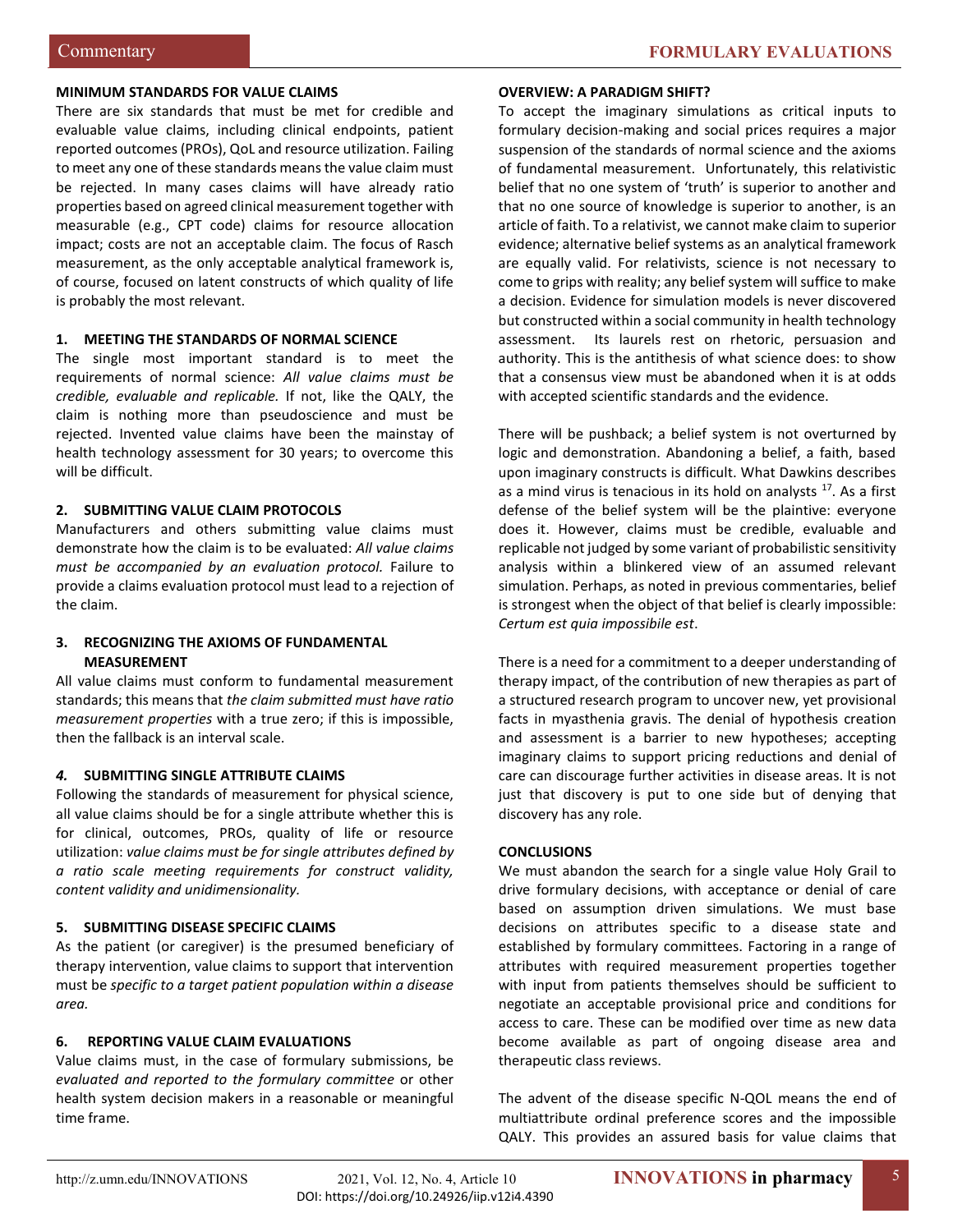represent the need of patients (and caregivers) and a measure of the extent to which that need is met. The key development that has made this possible is the ability, recently developed, to transform a single index of patient value based on Rasch Measurement Theory to a bounded ratio scale with all necessary properties to evaluate need and its determinants, as well as robust and accurate measures of therapy response.

The next step, given the number of need fulfillment instruments already developed, is to initiate a research program to evaluate need in these diverse disease areas, supported by trials and observational studies to create value claims for therapy interventions. There is no longer any need to invent evidence for non-evaluable QALY claims. All we can hope is that patients in myasthenia gravis are not adversely impacted in the meantime.

**Conflicts of Interest**: PCL is an Advisory Board Member and Consultant to the Institute for Patient Access and Affordability, a program of Patients Rising.

The opinions contained in the paper are those of the author.